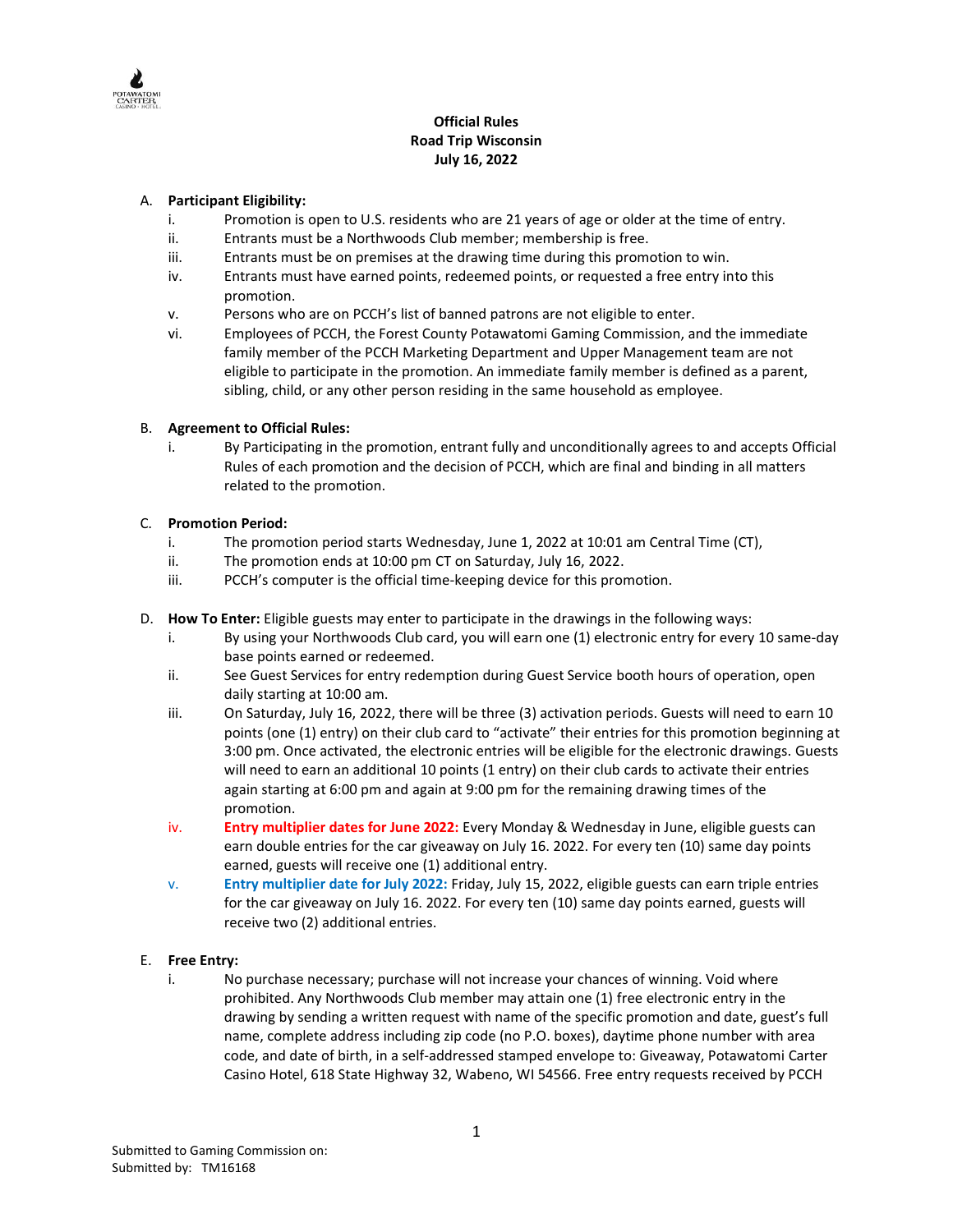

prior to the commencement of the promotion period, or after 12:00 p.m. CT on July 14, 2022 will be void.

## F. **Prizes:**

- i. **Prizes on the road map:** (2) \$500 cash, (2) \$600 cash, (2) \$700 cash, (2) \$800 cash, (2) \$900 cash & (2) \$1,000 cash. Consolation prizes: (4) \$2,000 cash, (5) \$40 travel bags & (1) \$33,000 car - 2022 Toyota Prius Hybrid.
- ii. Total of promotion: \$50,200 min.
- iii. **There will be a variance for this promotion due to the cost of the travel bags.** All prizes will be paid out by the end of the promotion.
- iv. The winners of any, and all, promotional prizes are responsible for any applicable taxes or fees. All prizes are awarded "As Is". PCCH expressly disclaims all representations and warranties with respect to any prizes. Any costs or repairs become the responsibility of the winner. Items are not redeemable for cash.
- v. All necessary tax documents must be completed before prize is awarded.

# G. **Drawing and Notification**:

- i. On Saturday, July 16, 2022, a total of seventeen (17) winners will be electronically selected for this promotion. Two (2) winners will be electronically drawn each hour from 4:00 pm to 9:00 pm to select a city from the Wisconsin Map to reveal a cash prize. At 10:00 pm, five (5) names will be electronically drawn to go up on stage. Winners will choose a travel bag in the order they are drawn. At the count down, the winners will open the travel bags. Four (4) winners will receive a consolation prize of \$2,000 cash and one (1) winner will win the car!
- ii. **Drawings: Electronic entries will be issued until one (1) minute prior to the posted ending time of the promotion, (9:59 pm) on Saturday, July 16, 2022.**
- iii. Odds of winning will be determined by the number of entries in the electronic "bucket" in CMP at the time of the drawing. **Activation times will be 3:00 pm, 6:00 pm, and 9:00 pm**.
- iv. A Marketing team member will verify the selected winner meets the criteria of the drawing before the name is announced over the PA system.
- v. Winners must be present at the time of the drawing.
- vi. Winners will have five (5) minutes to make their presence known at the VIP booth to claim their prize or the entry will be void and a new winner will be drawn.
- vii. Winners will choose a road sign from the road map to win a cash prize.
- viii. There is a limit of one (1) win per person for the drawings between 4:00 pm and 9:00 pm and one (1) additional win for the 10:00 pm drawings. Total of two (2) possible wins per person.
- ix. *Management has the right to alter or cancel a promotion at any time.*

## H. **Prize Acceptance/Restrictions:**

- i. Potential winners must comply with all terms and conditions of these Official Rules and winning is contingent upon fulfilling all requirements.
- ii. The winners will be required to provide non-expired, government issued photo identification and a Northwoods Club card to claim prize.
- iii. Prizes are not transferrable or assignable.
- iv. No substitution allowed except by PCCH, who may substitute a prize of equal or greater value if advertised prizes become unavailable. If any potential winner cannot be contacted, or fails to sign the required documents within the required time period, s/he forfeits prize.
- v. If a potential winner(s) cannot be contacted or fails to sign the required documents within the required time period, they forfeit the prize.

## I. **Release/Publicity/Use of Personal Information:**

i. Winners will be asked to allow PCCH to use their name and likeness for promotions/advertising purposes. Should the winner agree to the use of their name and image an additional waiver must be completed.